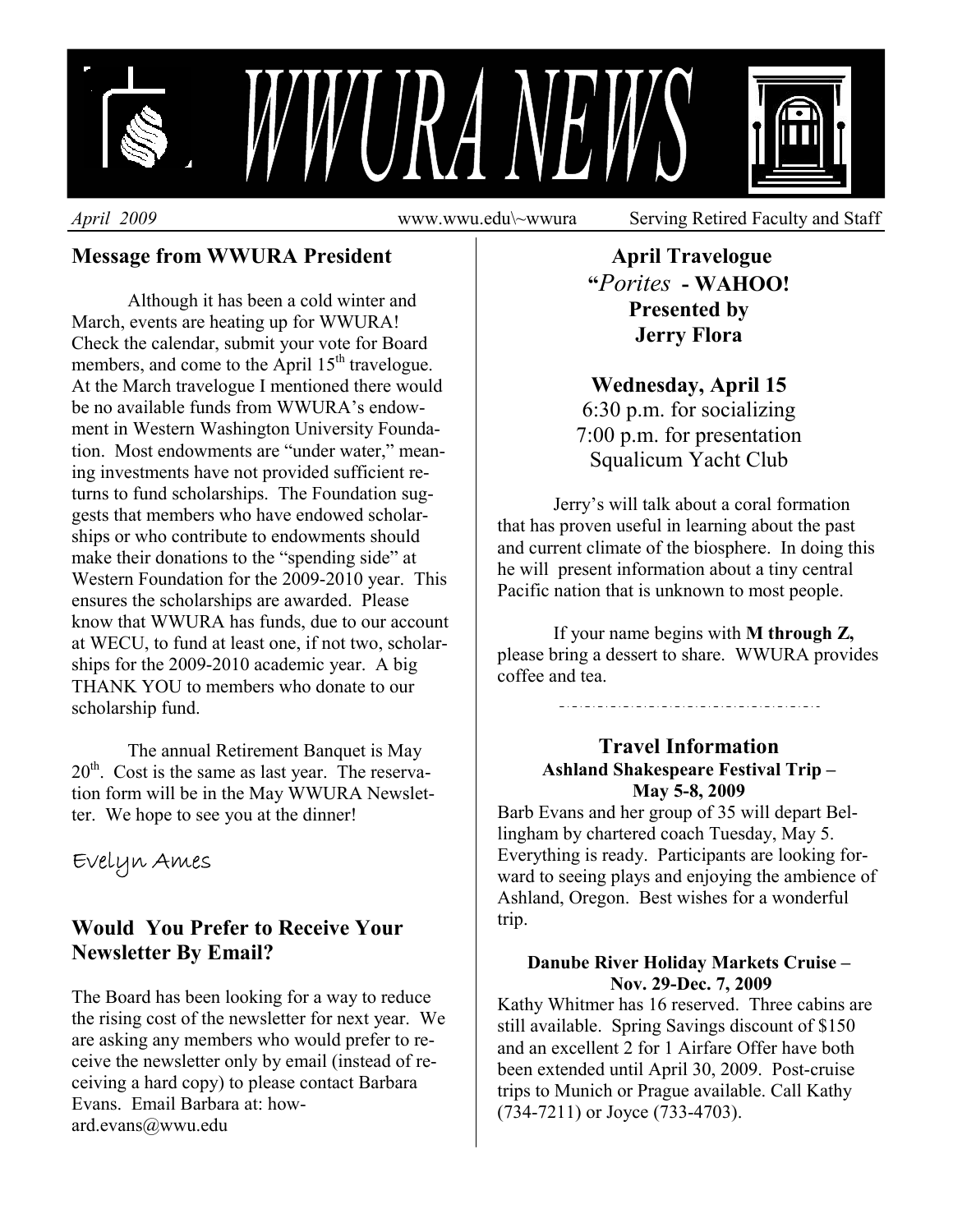## *Health Notes by Evelyn Ames* **Water! How Much Do You Need?**

Water is essential to good health and daily physiologically functions of the body (e.g., carries nutrients to cells; provides moist environment for the ears, nose, and throat). It makes up, on average, 60 percent of a body's weight. A person's water needs depend on factors such as health status and level of physical activity and even where one lives. Each day, body water (approximately 1 liter, a little less than 6 cups) is lost through the breath, perspiration, and bowel movements; and water is lost through urine with the average output for adults being about 1.5 liters (i.e., 6.3 cups). For the body to function properly, its water supply must be replenished by consumption of beverages and foods containing water. How much water is needed? It's a simple question with no easy answer. Plain water is the best source for replenishing daily fluid needs. Beverages such as milk, tea, coffee, low-sodium broth, soda, and fruit and vegetable juices also supply water. In addition, a healthy diet (lots of veggies and fruits) can make up about 20 percent of daily water intake. The highly promoted "8 x 8 ounce glasses of water daily" does not fit everyone equally. In fact, the 8 x 8 suggestion is not supported by scientific evidence. So, how much water should you drink each day?

**How to gage how much to drink?** The Institute of Medicine advises that men consume roughly 3 liters a day (about 13 cups) of total beverages and women consume 2.2 liters (about 9 cups) of total beverages a day. Even the 8 x 8 rule (approximately 1.9 liters) approach is adequate for many people. It is generally thought that it is not a good idea of using thirst alone as a guide for when to drink water. By the time one is thirsty, slight dehydration may have occurred. As a person gets older, the body is less able to sense dehydration and send signals to the brain that it is time to drink! Generally, researchers suggest that if you drink enough fluid so that you rarely feel thirsty and produce 1.5 liters (6.3 cups) or more of colorless or slightly yellow urine a day, your fluid intake is probably adequate. (National Institutes of Health and Mayo Clinic)

**Factors influencing water needs** include exercise activity that causes sweating. This means water is lost and needs replenishing. Hot and humid weather causes most people to sweat. Higher altitudes (e.g., those greater than 8,200 feet) often cause more rapid breathing, which eliminates water from the body. Illnesses in which there is fever, vomiting and diarrhea cause loss of water. The "morning after the night before" of imbibing in too much alcohol leads to the sensation of thirst. More fluid has been excreted than what was taken in but alcohol also causes fluid inside the cells to move outside the cells (cellular dehydration). It takes time for the water to move back inside the cells.

**Too much water?** In contrast, illnesses that involve the kidneys, liver and adrenal glands may impair excretion. This means one should limit fluid intake. People should confer with their physicians to help gage the amount of needed water.

**Side note**: In case you have children or grandchildren who "go for" those "energy/power" or vitaminlaced bottles of water occupying grocery shelves. Check the labels for the list of ingredients. Most list sugar, high fructose corn syrup, and other sugars as the first ingredients. Calories! Calories! Calories! A person taking a multi-vitamin pill may ingest higher than necessary or healthful levels of vitamins and minerals. As for the so-called energy or power in the drink, it is caffeine and guarana, which is a strong caffeine substance.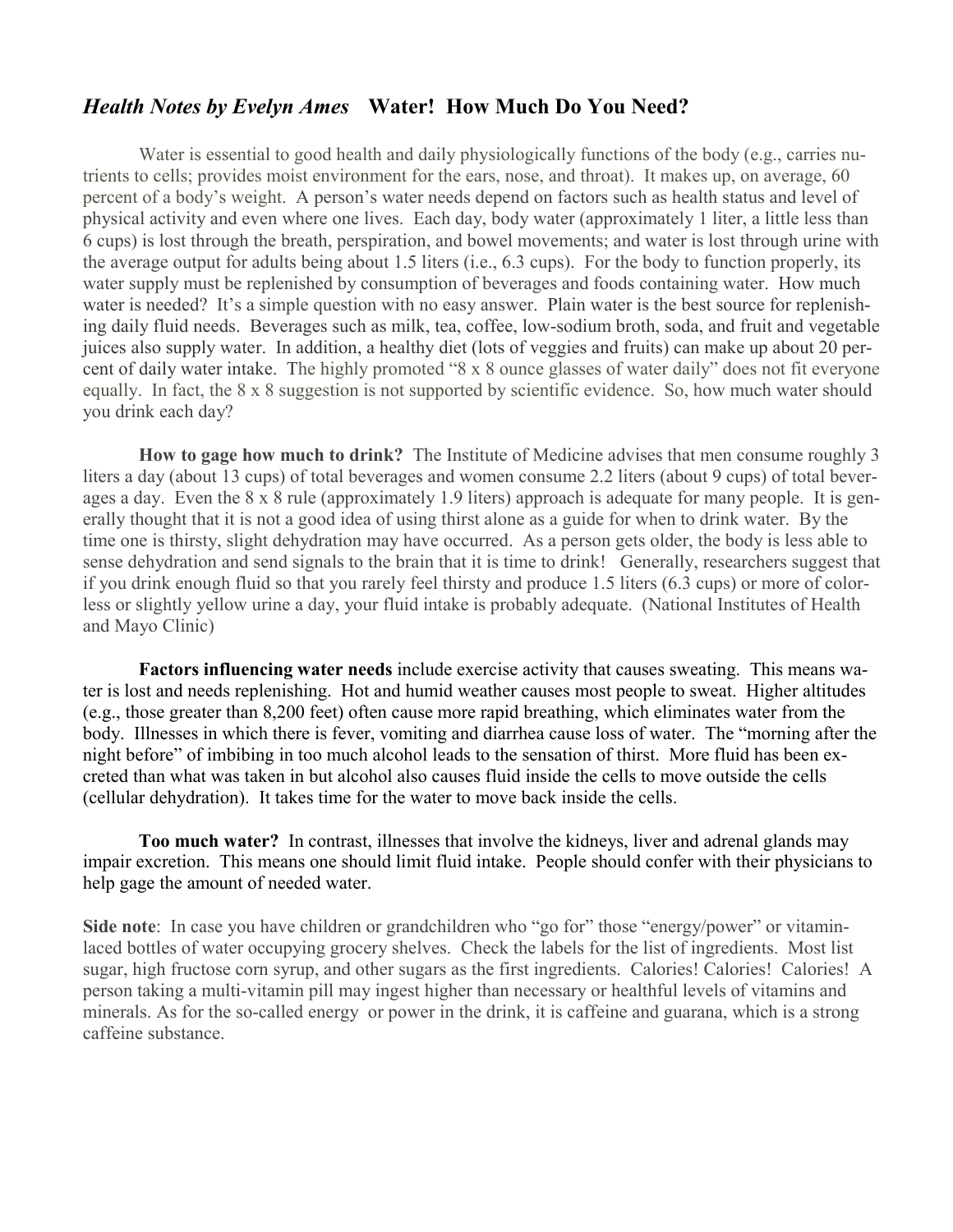## **Travel News Panama Canal – Cruise West**

We visited a Kuna village, watched their dances and purchased lots of molas. In the afternoon we had time for snorkeling. After visiting Portobelo and transiting the Panama Canal we visited the Embara, danced with the tribal members and purchased lots of carvings and basketry. Next we hiked in Coiba National Park and snorkeled off Granito de Oro island. Golfo Dulce and the Casa Orquideas Botanical Gardens was our next stop. Next we took a hike from the Saledero Lodge up through the jungle where we saw many birds and monkeys. In Corcovado National Park we hiked the dense tropical rain forest trails then had a picnic on the beach. Manuel Antonio National Park was our next stop where we saw spider and capuchin monkeys. We saw lots of monkeys, lizards, sloths, camans and birds on this trip. All landings were by zodiac, most were "wet landings" which were quite exciting. There were 48 passengers and 3 exploration leaders aboard the Pacific Explorer cruise ship.



## **Costa Rica Land Tour - Caravan**



Barb, Mary Jo, Margaret, & Gloria at Nicaragua bolder





What a beautiful country. We visited volcano's and coffee, banana and pineapple plantations. After a long bus ride on a dirt road and a long boat trip on various rivers and canals we spent 2 nights at Tortuguero, a

Nanette & Burt in Sarchi

roadless village surrounded by jungle. Cruised the Rio Frio river to Nicaragua where we saw rare orange howler monkeys. While on the hanging bridges hike the Arenal volcano erupted with a bang, very exciting! Enjoyed a relaxing soak in Arenal hot springs. Rode the rain forest aerial tram through the jungle canopy. We ended our visit by attending a performance by the National Symphonic Orchestra of Costa Rica in the National Theater, what a treat. We saw monkeys, snakes, lizards, birds, turtles, spiders, sloths, coati, camans and beautiful butterflies. Even saw a hummingbird nest. There were 44 passengers aboard our bus.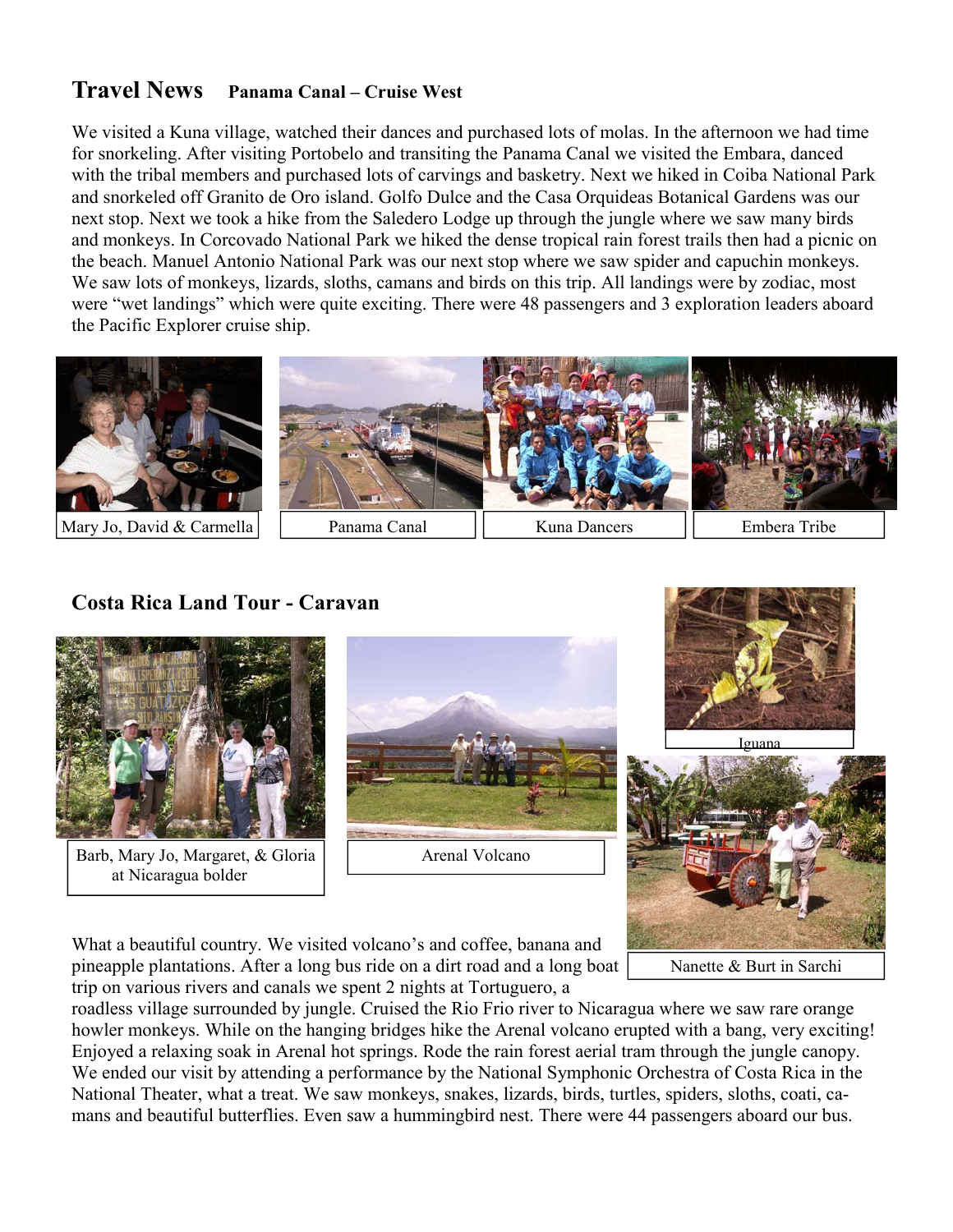# **WWURA BOARD OF DIRECTORS ELECTION**

 Its time once again to refurbish and renew our board. The Nominations Committee (Margaret Loudon,. Larry Richardson, and Evelyn Ames) has nominated one candidate for each trustee position (Staff/ Administration, Faculty, and At-Large). The three positions are elected by the membership. This being a true democracy, you are welcome to write in the name of another WWURA member, prov*ided you have that person's agreement to serve in advance*.

 Below are the names and brief biographical sketches for the members who were selected by the Nominating Committee after receiving assurance that the candidates were willing and ready to serve. Place an X on the line next to the left of the names of the candidates you support. We hope you take part in this election.

#### **Position 1. (Staff/Administration Member)**

#### \_\_\_\_\_\_ **Lynne Masland**

At Western since 1984, Lynne Masland was director of the Office of University Communications and an adjunct professor at Fairhaven College before retiring in 2006. She chaired Western's year-long Centennial celebration in 1999-2000. She is the author of *100 Years of Challenge and Change: Whatcom Women and the YWCA.* She has edited four books including *Western Washington University: 100 Years* and *Folklore of the Northwest Corner: the Human Touch* and has written scholarly papers and reviews as well as numerous newspaper and magazine articles.

 She did undergraduate work at Mount Holyoke College and at George Washington University. She holds bachelor's and master's degrees from the University of California at Riverside and a doctorate in comparative literature from the University of British Columbia. Active in community affairs, she is a member of Bellingham Sunrise Rotary and serves on the Whatcom Community College Foundation board of directors. She is married to maritime artist Steve Mayo and has two daughters, a stepdaughter and three grandsons.

#### **Position 2. (Faculty Member)**

#### \_\_\_\_\_\_ **Lee Taylor**

 Lee graduated from the University of Washington with an MA. He joined the Theatre Arts Department faculty at Western Washington University in 1967, retiring in 2004. A lighting specialist, he has also been active with the Bellingham Theatre Guild.

#### **Position 3. (At-Large)**

#### \_\_\_\_\_ **Marty Haines**

Marty was born and raised in Spokane, graduated from the University of Montana with a Business Finance degree in 1963. Upon graduation he spent the next nine months touring Europe, which launched his life long travel interest. Joined Safeco Insurance Company and was transferred to Tacoma where he was also able to pursue a new interest in sailing, which continues to be an important activity. In 1973 he joined The Unity Group in Bellingham as a commercial insurance broker and retired from the firm in 1997 to allow more time to travel and enjoy his other interests. Marty is married to Gail and his son, Ryan, is an architect in Seattle, married with one daughter. Marty has always felt WWU is an important aspect to life in Bellingham, is a member of the WWU President's Club and served on the board of the Academy for Life Long Learning.

#### **Please detach ballot (next page) and mail to Pauline Palmer**.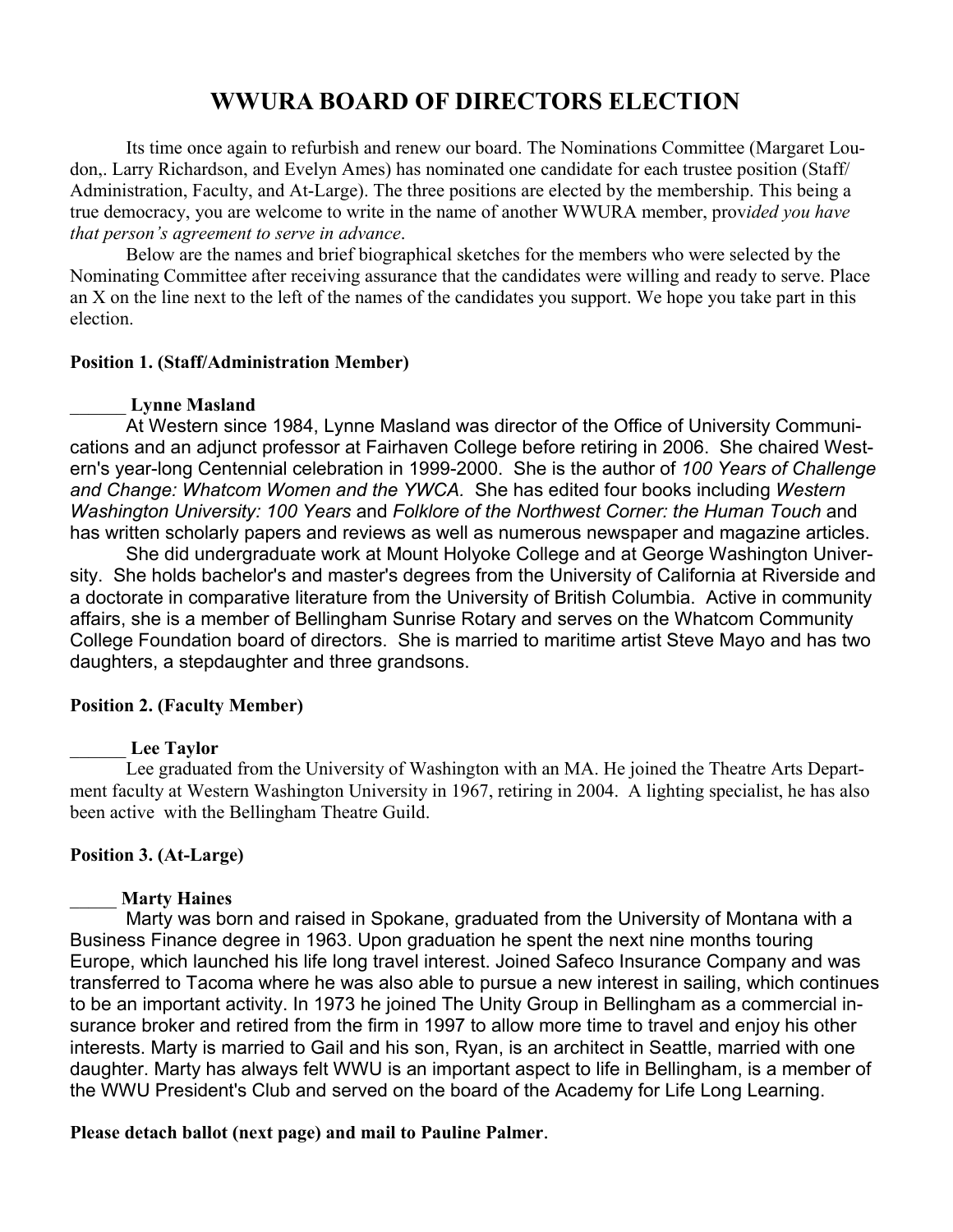#### **WWURA INTEREST GROUPS**

WWURA'S interest groups are open to all. If you would like to become a part of a group, call the contact person. If you have an idea for another interest group, call Barbara Evans, 650-9724. Interest group meetings for April are listed below

BOOK GROUP - Donna Rochon, 647-2301 Meet at Evelyn Mason's, 914 17th St. 2:30, Apr. 21, 2009 The Book is "The Glass Castle" by Jeanette Walls.

OPERA GROUP - Evelyn Ames, 734-3184 Performances are at the Silvercity/Riverport Theaters in Richmond, BC April 18, Encore performance of Madama Butterfly. Call Evelyn if you need a ride.

BRIDGE GROUP - Barb Evans, 650-9724 Tuesday, 1:30 pm, April 28th at Janet Berg's, 1029 16th St.

BIKING - The weather is getting better and it is almost time for biking. If you would like to be contacted for the Thursday bike rides, call Howard Evans, 650-9724 or email him at  $\leq$  howard.evans $\omega$ wwu.edu $\geq$ .

SKIING (downhill ) - Charlie Way, 734-0649

## **Happy Book and Film Corner –April 2009**

Lynne Masland

From Evelyn Ames comes a film suggestion: "Billy Elliot," the story of a young boy from a working class mining family in England who discovers a passion for ballet. She also suggests listening to the "Anna Russell Album" on CD since the Metropolitan Opera is currently performing Wagner's *Ring of the Nibelungs*. The heroine of opera spoof, Russell's hilarious rendition of the *Ring Cycle's* "signature tunes" reveals the "story" in about 20 minutes.

A delicious "whodunit" with food as the centerpiece is Phyllis Richman's *Who's Afraid of Virginia Ham.* Author of *Murder on the Gravy Train* and *The Butter Did It* (you get the picture!), Richman is food editor at the *Washington Post* as well as a best-selling mystery writer.

| $\overline{\phantom{a}}$ | <b>Ballot</b>     |                     |
|--------------------------|-------------------|---------------------|
| <b>Lynne Masland</b>     | <b>Lee Taylor</b> | <b>Marty Haines</b> |
| Write in                 | Write in          | Write in            |

**Please mail your ballot to Pauline Palmer, 2510 48th St, Bellingham, WA 98229-3130**